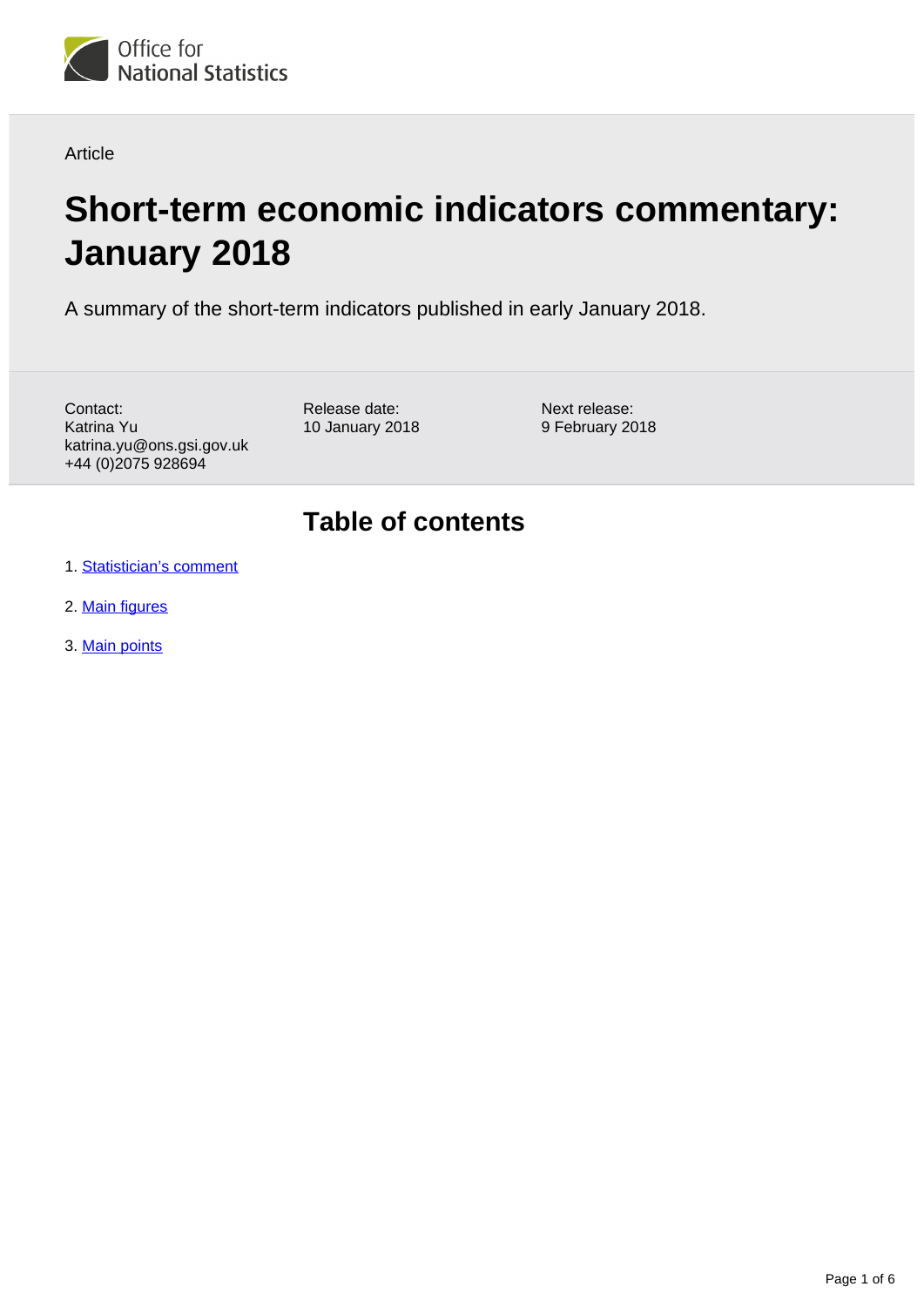## <span id="page-1-0"></span>**1 . Statistician's comment**

Commenting on today's short-term economic indicator figures for the three months to November 2017, Office for National Statistics senior statistician Ole Black said:

"There was strong and widespread growth across manufacturing with notable increases from renewable energy projects, boats, planes and cars for export. However, despite a small increase in November 2017, construction again contracted in the last three months, with private house building providing the only positive news in the sector.

"The trade deficit narrowed in the last three months, due mainly to increased exports of services, shipments of works of art and cars. Over the last year exports of goods, particularly cars, machinery and crude oil, have continued to increase, and at a faster rate than imports."

## <span id="page-1-1"></span>**2 . Main figures**

This section presents the latest figures and trends for the UK's short-term economic indicators.

| Table 1: Headline figures for short-term economic indicators, UK, November 2017 |  |  |
|---------------------------------------------------------------------------------|--|--|
|                                                                                 |  |  |

|                                                                      | 3-month on<br>3-month | Month-on-<br>month | 3-month on 3-<br>month a year ago | Month on same<br>month a year ago |
|----------------------------------------------------------------------|-----------------------|--------------------|-----------------------------------|-----------------------------------|
| Total production output (% change)                                   | 1.2                   | 0.4                | 3.3                               | 2.5                               |
| Manufacturing output (% change)                                      | 1.4                   | 0.4                | 3.9                               | 3.5                               |
| Total construction output (%<br>change)                              | $-2.0$                | 0.4                | 1.6                               | 0.4                               |
| Trade balance (goods and<br>services) (£billion change) <sup>1</sup> | 2.1                   | $-0.5$             | 4.3                               | 0.2                               |

Source: Office for National **Statistics** 

Notes:

1. These figures reflect changes in the level of the trade deficit (in £ billions), rather than percentage growth. A positive figure represents a narrowing of the deficit while a negative figure represents a widening.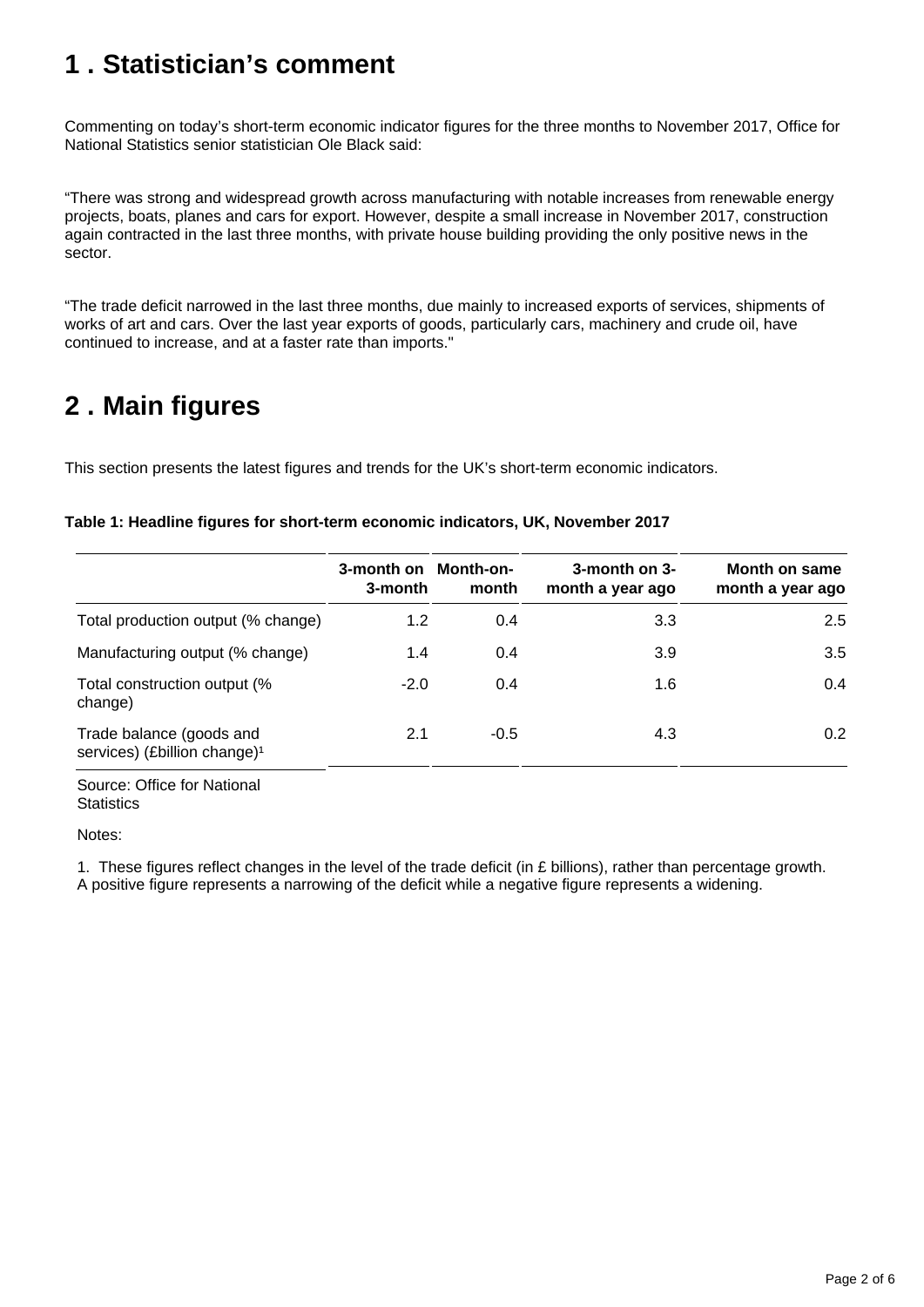#### **Chained volume measures, seasonally adjusted**

### Figure 1: Summary of short-term economic indicators, January 2016 to November 2017, UK

Chained volume measures, seasonally adjusted



#### **Source: Office for National Statistics**

**Notes:**

1. Services data have been published in the Index of Services bulletin up to October 2017.

## <span id="page-2-0"></span>**3 . Main points**

#### **Production**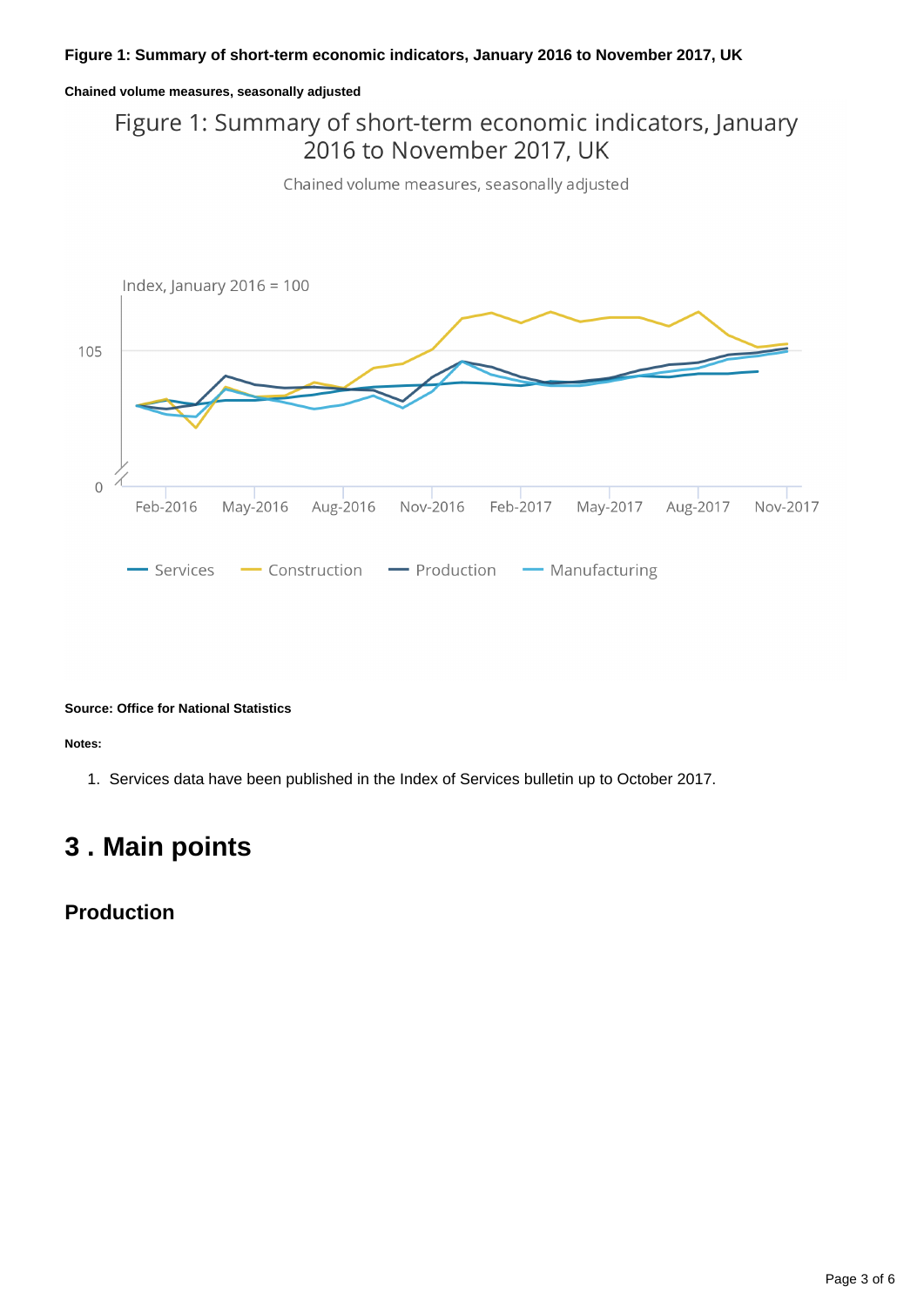- Following a weaker period earlier in the year, production output increased by 1.2% in the three months to November 2017, in line with the figures recorded in recent months.
- Manufacturing has shown similar signs of strength with output rising by 1.4% in the three months to November 2017, the largest three-month growth rate since February 2017, contributing 1.0 percentage point towards growth in total production.
- The increase in manufacturing output was wide-spread, with 12 of the 13 industries growing in the three months to November 2017.
- Manufacturing output was 3.9% higher in the three months to November 2017 compared with the same three months in 2016, which is the strongest rate of growth since March 2011; on this basis, growth has now been above 3% for four consecutive three-months-on-a-year periods, which is the first time since June 2011.
- Production output rose by 0.4% in November 2017, driven primarily by 3.2% growth in energy supply and 0.4% growth in manufacturing; this is exactly in line with market expectations.
- Manufacturing output increased for the seventh consecutive month, for the first time on record; this is slightly above market expectations of a rise of 0.3%.
- Without other revisions, total production output would need to fall by 3.1% in December 2017 for quarterly growth in Quarter 4 (Oct to Dec) 2017 to be zero (to one decimal place).

### **Construction**

- Construction output fell by 2.0% in the three months to November 2017, which is the largest three-month fall since August 2012; this has continued its recent weak trend, marking the sixth consecutive threemonthly fall.
- The fall in construction output was driven by a 5.4% fall in private commercial new work, a 2.2% fall in total housing repair and maintenance, and a 3.3% fall in infrastructure – subtracting 1.0, 0.4 and 0.4 percentage points from total growth respectively; this was partially offset by a 1.2% increase in private new housing.
- Compared with November 2016, construction output increased by 0.4%, which is the lowest month-on-year growth since March 2016.
- Construction output rose by 0.4% in November 2017 as growth in private new housing increased by 4.1%, contributing 0.9 percentage points; this is below market expectations of a rise in construction output of 0.7%.
- Without other revisions, total construction output would need to rise by 5.1% in December 2017 for quarterly growth in Quarter 4 (Oct to Dec) 2017 to be zero (to one decimal place).

### **Trade**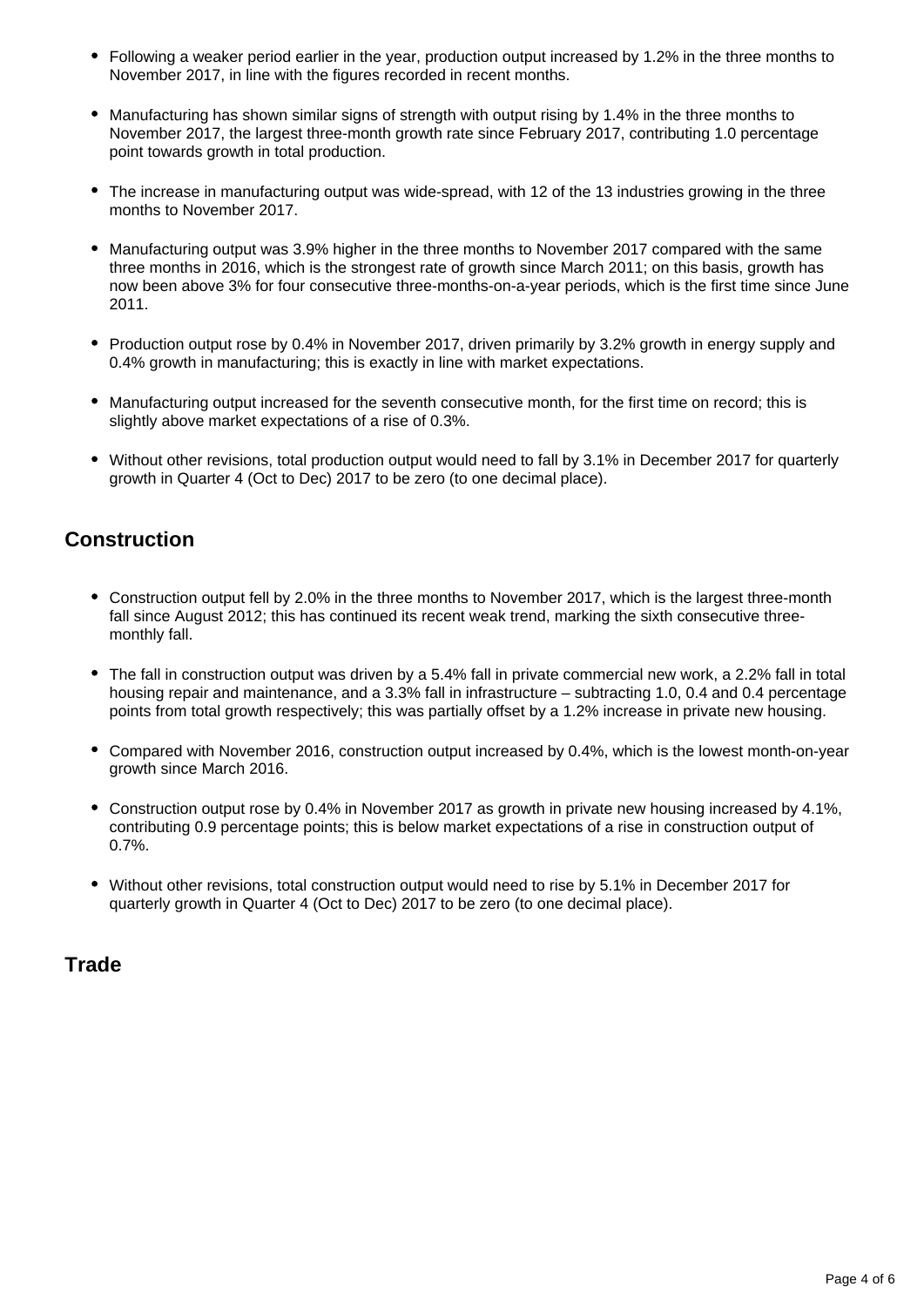- The UK trade deficit narrowed by £2.1 billion to £6.2 billion in the three months to November 2017, with a £1.2 billion narrowing in the goods deficit and a £0.9 billion widening in the services surplus; excluding erratics, the trade deficit narrowed by £1.2 billion in the three months to November 2017.
- The narrowing in the goods deficit was driven mainly by a £2.3 billion increase in non-EU goods exports, partially offset by an increase in both EU and non-EU goods imports of £0.2 billion and £0.9 billion respectively.
- In volume terms, goods exports excluding oil and erratics rose by 2.6% in the three months to November 2017; meanwhile, the volume of goods imports excluding oil and erratics remained flat during the same period.
- The sterling exchange rate index  $1$  appreciated by 0.4% in the month of November 2017, coinciding with a 0.5% rise in total goods export prices and a 1.0% rise in goods import prices; however, removing the effect of price movements in oil and erratics, export prices of goods fell by 0.1% and import prices of goods rose by 0.4%.
- The UK trade deficit widened by £0.5 billion in November 2017; this was larger than market expectations of a widening of £0.1 billion on the basis that the October 2017 trade deficit would remain unrevised at £1.4 billion (the October 2017 deficit was revised up to £2.3 billion in today's latest figures).
- The increase in the monthly UK trade deficit widening is due to an increase of £0.8 billion in goods imports, partially offset by total goods exports increasing by £0.3 billion; the trade in services surplus remained unchanged in November 2017.